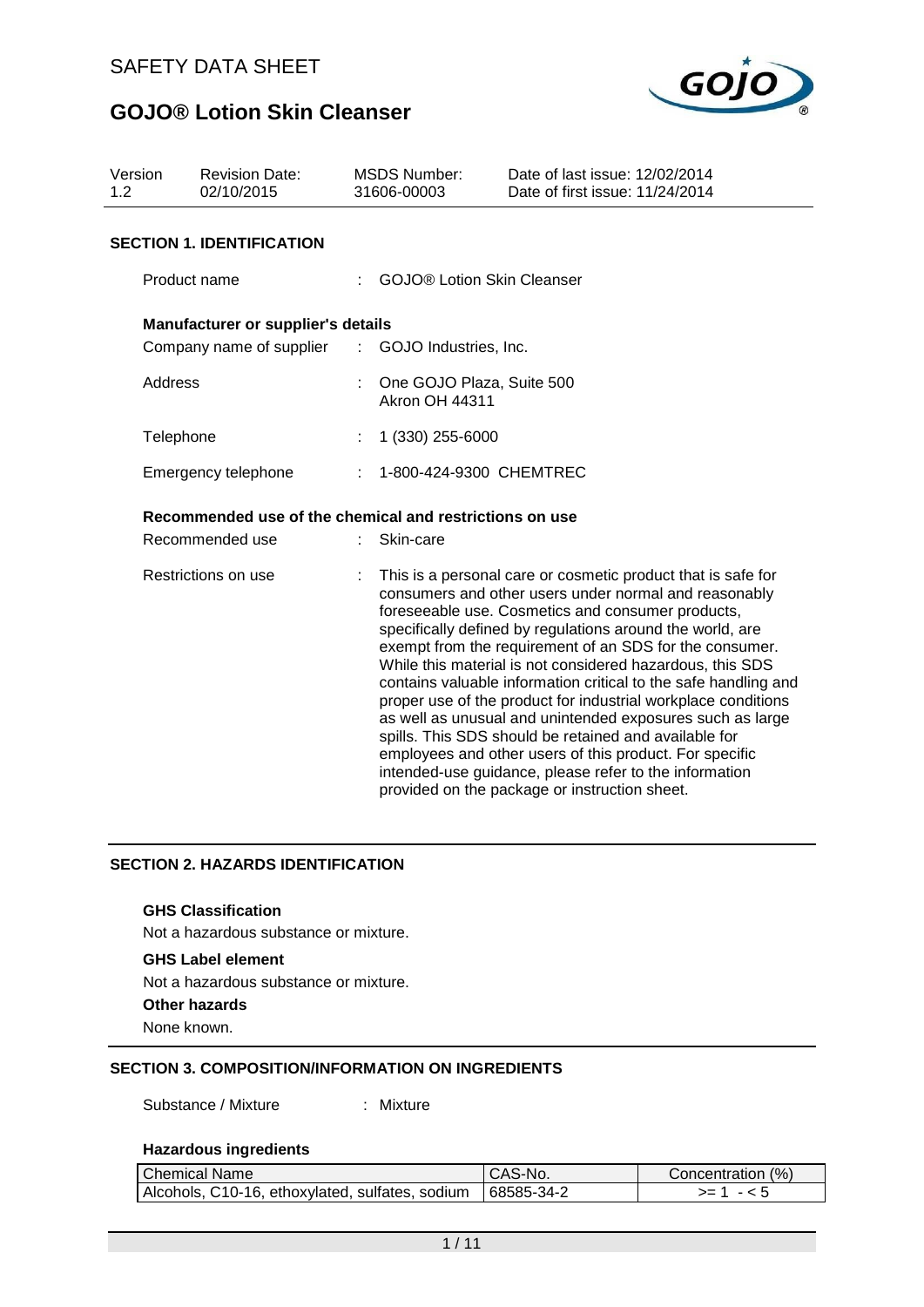

| Version<br>1.2 | <b>Revision Date:</b><br>02/10/2015 | MSDS Number:<br>31606-00003 | Date of last issue: 12/02/2014<br>Date of first issue: 11/24/2014 |            |
|----------------|-------------------------------------|-----------------------------|-------------------------------------------------------------------|------------|
| salts          |                                     |                             |                                                                   |            |
|                | Cocoamidopropyl betaine             |                             | 61789-40-0                                                        | $>= 1 - 5$ |
|                |                                     |                             |                                                                   |            |

## **SECTION 4. FIRST AID MEASURES**

| If inhaled                                                        | : If inhaled, remove to fresh air.<br>Get medical attention if symptoms occur.                                            |
|-------------------------------------------------------------------|---------------------------------------------------------------------------------------------------------------------------|
| In case of skin contact                                           | : Wash with water and soap as a precaution.<br>Get medical attention if symptoms occur.                                   |
| In case of eye contact                                            | : Flush eyes with water as a precaution.<br>Get medical attention if irritation develops and persists.                    |
| If swallowed                                                      | : If swallowed, DO NOT induce vomiting.<br>Get medical attention if symptoms occur.<br>Rinse mouth thoroughly with water. |
| Most important symptoms<br>and effects, both acute and<br>delayed | : None known.                                                                                                             |
| Protection of first-aiders                                        | : No special precautions are necessary for first aid responders.                                                          |
| Notes to physician                                                | : Treat symptomatically and supportively.                                                                                 |

## **SECTION 5. FIRE-FIGHTING MEASURES**

| Suitable extinguishing media : Water spray      | Alcohol-resistant foam<br>Dry chemical<br>Carbon dioxide (CO2)                                                                                                                                                                                          |
|-------------------------------------------------|---------------------------------------------------------------------------------------------------------------------------------------------------------------------------------------------------------------------------------------------------------|
| Unsuitable extinguishing : None known.<br>media |                                                                                                                                                                                                                                                         |
| Specific hazards during fire<br>fighting        | : Exposure to combustion products may be a hazard to health.                                                                                                                                                                                            |
| Hazardous combustion prod-<br>ucts              | : Sulfur oxides<br>Carbon oxides<br>Metal oxides<br>Chlorine compounds<br>Nitrogen oxides (NOx)                                                                                                                                                         |
| Specific extinguishing<br>methods               | : Use extinguishing measures that are appropriate to local<br>circumstances and the surrounding environment.<br>Use water spray to cool unopened containers.<br>Remove undamaged containers from fire area if it is safe to do<br>SO.<br>Evacuate area. |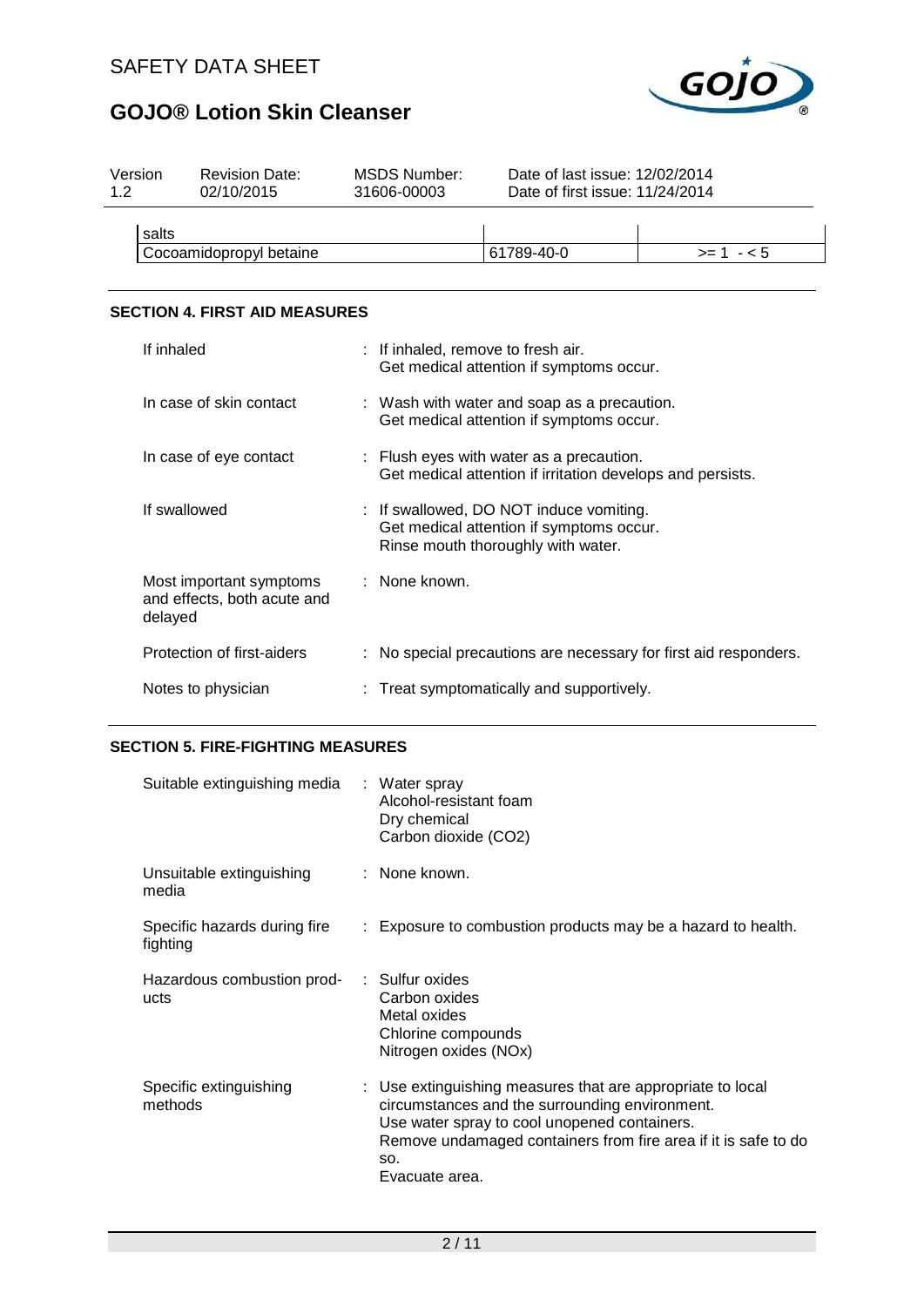

| Version<br>1.2 | <b>Revision Date:</b><br>02/10/2015                                       |    | <b>MSDS Number:</b><br>31606-00003 | Date of last issue: 12/02/2014<br>Date of first issue: 11/24/2014                                                                                                                                                                                                                                                                                                                                                                                                                                                                                                                                                                     |
|----------------|---------------------------------------------------------------------------|----|------------------------------------|---------------------------------------------------------------------------------------------------------------------------------------------------------------------------------------------------------------------------------------------------------------------------------------------------------------------------------------------------------------------------------------------------------------------------------------------------------------------------------------------------------------------------------------------------------------------------------------------------------------------------------------|
|                | Special protective equipment<br>for fire-fighters                         | ÷  | necessary.                         | Wear self-contained breathing apparatus for firefighting if<br>Use personal protective equipment.                                                                                                                                                                                                                                                                                                                                                                                                                                                                                                                                     |
|                | <b>SECTION 6. ACCIDENTAL RELEASE MEASURES</b>                             |    |                                    |                                                                                                                                                                                                                                                                                                                                                                                                                                                                                                                                                                                                                                       |
|                | Personal precautions,<br>protective equipment and<br>emergency procedures |    | equipment recommendations.         | : Follow safe handling advice and personal protective                                                                                                                                                                                                                                                                                                                                                                                                                                                                                                                                                                                 |
|                | <b>Environmental precautions</b>                                          |    | barriers).<br>cannot be contained. | Discharge into the environment must be avoided.<br>Prevent further leakage or spillage if safe to do so.<br>Prevent spreading over a wide area (e.g. by containment or oil<br>Retain and dispose of contaminated wash water.<br>Local authorities should be advised if significant spillages                                                                                                                                                                                                                                                                                                                                          |
|                | Methods and materials for<br>containment and cleaning up                  | ÷. | container.<br>absorbent.           | Soak up with inert absorbent material.<br>For large spills, provide diking or other appropriate<br>containment to keep material from spreading. If diked material<br>can be pumped, store recovered material in appropriate<br>Clean up remaining materials from spill with suitable<br>Local or national regulations may apply to releases and<br>disposal of this material, as well as those materials and items<br>employed in the cleanup of releases. You will need to<br>determine which regulations are applicable.<br>Sections 13 and 15 of this SDS provide information regarding<br>certain local or national requirements. |

### **SECTION 7. HANDLING AND STORAGE**

| Technical measures          | : See Engineering measures under EXPOSURE<br>CONTROLS/PERSONAL PROTECTION section.                                                                            |
|-----------------------------|---------------------------------------------------------------------------------------------------------------------------------------------------------------|
| Local/Total ventilation     | : Use only with adequate ventilation.                                                                                                                         |
| Advice on safe handling     | : Handle in accordance with good industrial hygiene and safety<br>practice.<br>Take care to prevent spills, waste and minimize release to the<br>environment. |
| Conditions for safe storage | : Keep in properly labeled containers.<br>Store in accordance with the particular national regulations.                                                       |
| Materials to avoid          | : Do not store with the following product types:<br>Strong oxidizing agents                                                                                   |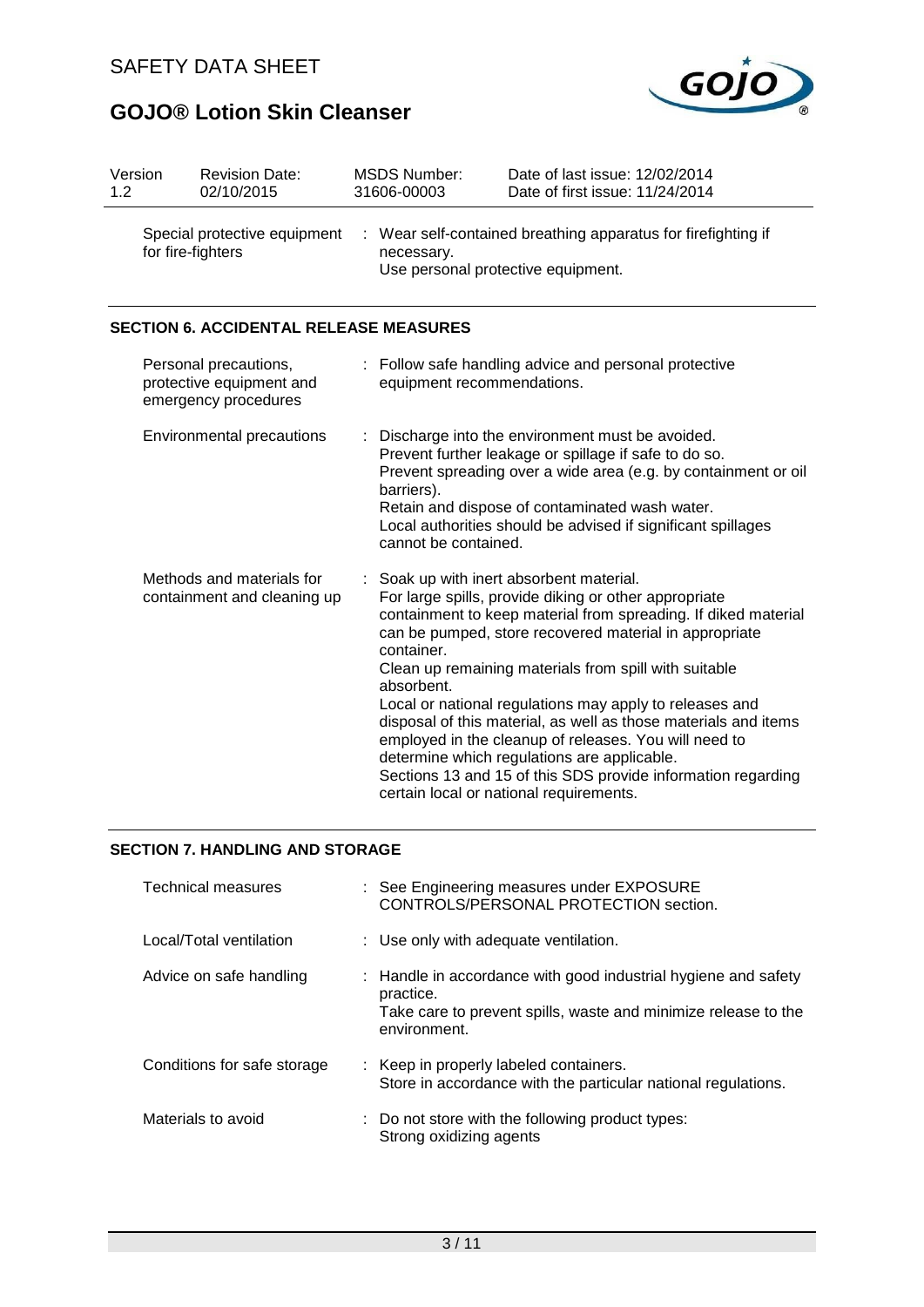

| Version | <b>Revision Date:</b> | MSDS Number: | Date of last issue: 12/02/2014  |
|---------|-----------------------|--------------|---------------------------------|
| 1.2     | 02/10/2015            | 31606-00003  | Date of first issue: 11/24/2014 |

### **SECTION 8. EXPOSURE CONTROLS/PERSONAL PROTECTION**

#### **Ingredients with workplace control parameters**

Contains no substances with occupational exposure limit values.

#### **Hazardous components without workplace control parameters**

| Ingredients                    | CAS-No.    |
|--------------------------------|------------|
| Alcohols, C10-16, ethoxylated, | 68585-34-2 |
| sulfates, sodium salts         |            |
| Cocoamidopropyl betaine        | 61789-40-0 |

| <b>Engineering measures</b> | : Ensure adequate ventilation, especially in confined areas.<br>Minimize workplace exposure concentrations.<br>Dust formation may be relevant in the processing of this<br>product. In addition to substance-specific OELs, general<br>limitations of concentrations of particulates in the air at<br>workplaces have to be considered in workplace risk<br>assessment. Relevant limits include: OSHA PEL for<br>Particulates Not Otherwise Regulated of 15 mg/m3 - total<br>dust, 5 mg/m3 - respirable fraction; and ACGIH TWA for<br>Particles (insoluble or poorly soluble) Not Otherwise<br>Specified of 3 mg/m3 - respirable particles, 10 mg/m3 -<br>inhalable particles. |
|-----------------------------|---------------------------------------------------------------------------------------------------------------------------------------------------------------------------------------------------------------------------------------------------------------------------------------------------------------------------------------------------------------------------------------------------------------------------------------------------------------------------------------------------------------------------------------------------------------------------------------------------------------------------------------------------------------------------------|
|                             |                                                                                                                                                                                                                                                                                                                                                                                                                                                                                                                                                                                                                                                                                 |

### **Personal protective equipment**

| Respiratory protection   | : General and local exhaust ventilation is recommended to<br>maintain vapor exposures below recommended limits. Where<br>concentrations are above recommended limits or are<br>unknown, appropriate respiratory protection should be worn.<br>Follow OSHA respirator regulations (29 CFR 1910.134) and<br>use NIOSH/MSHA approved respirators. Protection provided<br>by air purifying respirators against exposure to any<br>hazardous chemical is limited. Use a positive pressure air<br>supplied respirator if there is any potential for uncontrolled<br>release, exposure levels are unknown, or any other<br>circumstance where air purifying respirators may not provide<br>adequate protection. |
|--------------------------|----------------------------------------------------------------------------------------------------------------------------------------------------------------------------------------------------------------------------------------------------------------------------------------------------------------------------------------------------------------------------------------------------------------------------------------------------------------------------------------------------------------------------------------------------------------------------------------------------------------------------------------------------------------------------------------------------------|
| Hand protection          |                                                                                                                                                                                                                                                                                                                                                                                                                                                                                                                                                                                                                                                                                                          |
| <b>Remarks</b>           | : Wash hands before breaks and at the end of workday.                                                                                                                                                                                                                                                                                                                                                                                                                                                                                                                                                                                                                                                    |
| Eye protection           | : Wear the following personal protective equipment:<br>Safety glasses                                                                                                                                                                                                                                                                                                                                                                                                                                                                                                                                                                                                                                    |
| Skin and body protection | : Skin should be washed after contact.                                                                                                                                                                                                                                                                                                                                                                                                                                                                                                                                                                                                                                                                   |
| Hygiene measures         | : Ensure that eye flushing systems and safety showers are<br>located close to the working place.<br>When using do not eat, drink or smoke.                                                                                                                                                                                                                                                                                                                                                                                                                                                                                                                                                               |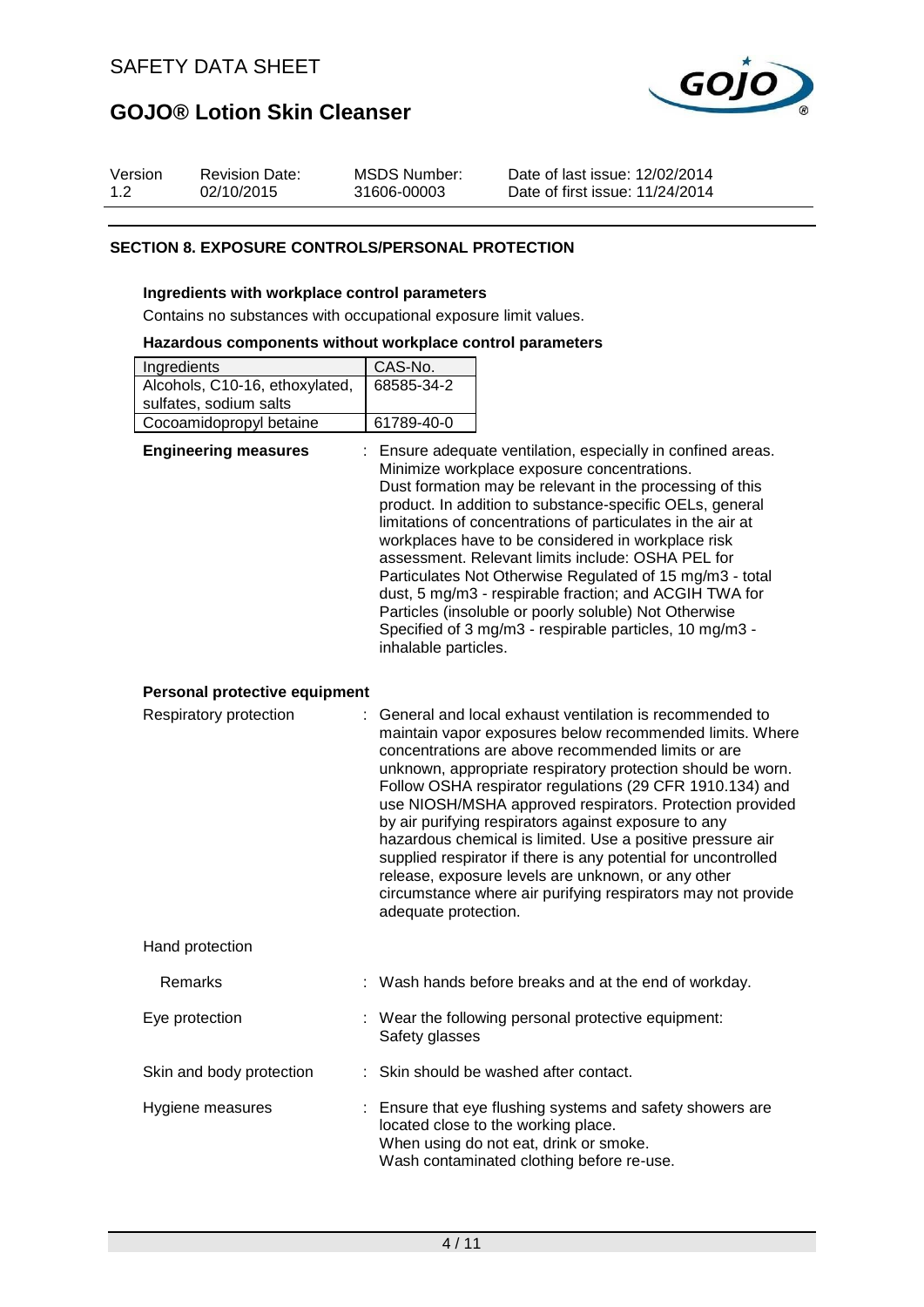

| Version<br>1.2 | <b>Revision Date:</b><br>02/10/2015                | <b>MSDS Number:</b><br>31606-00003 | Date of last issue: 12/02/2014<br>Date of first issue: 11/24/2014 |  |  |  |  |
|----------------|----------------------------------------------------|------------------------------------|-------------------------------------------------------------------|--|--|--|--|
|                | <b>SECTION 9. PHYSICAL AND CHEMICAL PROPERTIES</b> |                                    |                                                                   |  |  |  |  |
|                | Appearance                                         | liquid                             |                                                                   |  |  |  |  |
| Color          |                                                    | : opalescent, pink                 |                                                                   |  |  |  |  |
| Odor           |                                                    | : floral                           |                                                                   |  |  |  |  |
|                | Odor Threshold                                     | No data available                  |                                                                   |  |  |  |  |
| pH             |                                                    | $: 4.8 - 6.2$                      |                                                                   |  |  |  |  |
|                | Melting point/freezing point                       | : No data available                |                                                                   |  |  |  |  |
|                | Solidification / Setting point                     | 2.9 °C                             |                                                                   |  |  |  |  |
|                | Initial boiling point and boiling<br>range         | : $97.00 °C$                       |                                                                   |  |  |  |  |
|                | Flash point                                        | >100 °C<br>÷.                      |                                                                   |  |  |  |  |
|                | Evaporation rate                                   | No data available                  |                                                                   |  |  |  |  |
|                | Flammability (solid, gas)                          | : Not applicable                   |                                                                   |  |  |  |  |
|                | Upper explosion limit                              | : No data available                |                                                                   |  |  |  |  |
|                | Lower explosion limit                              | : No data available                |                                                                   |  |  |  |  |
|                | Vapor pressure                                     | : No data available                |                                                                   |  |  |  |  |
|                | Relative vapor density                             | : No data available                |                                                                   |  |  |  |  |
|                | Density                                            | 1.00 g/cm3                         |                                                                   |  |  |  |  |
|                | Solubility(ies)<br>Water solubility                | soluble<br>÷.                      |                                                                   |  |  |  |  |
|                | Partition coefficient: n-<br>octanol/water         | Not applicable                     |                                                                   |  |  |  |  |
|                | Autoignition temperature                           | : No data available                |                                                                   |  |  |  |  |
|                | Decomposition temperature                          | ÷.                                 | The substance or mixture is not classified self-reactive.         |  |  |  |  |
|                | Viscosity<br>Viscosity, kinematic                  |                                    | : $3,000 - 16,000$ mm2/s (20 °C)                                  |  |  |  |  |
|                | <b>Explosive properties</b>                        | Not explosive                      |                                                                   |  |  |  |  |
|                | Oxidizing properties                               |                                    | : The substance or mixture is not classified as oxidizing.        |  |  |  |  |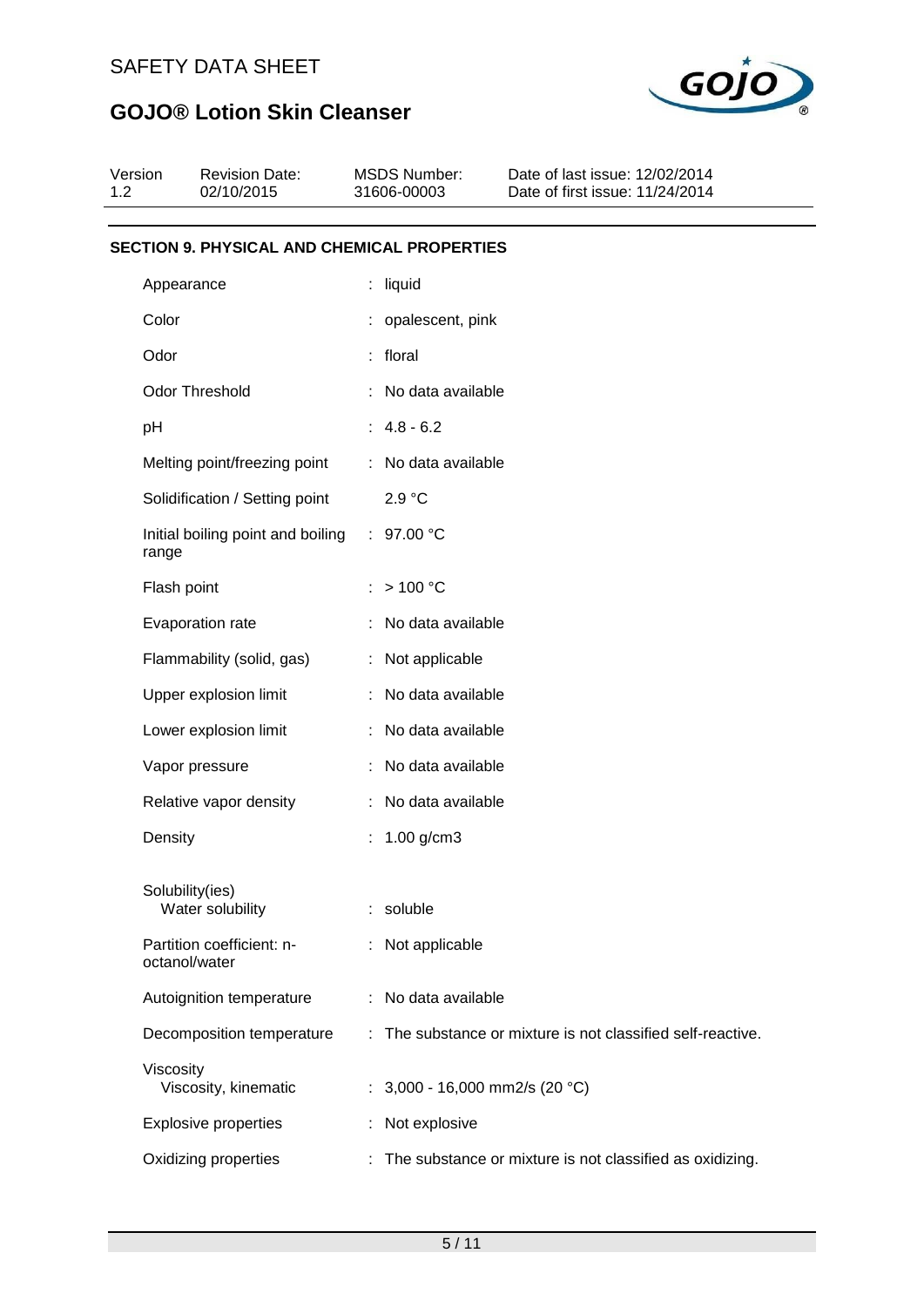

| Version<br>1.2 | <b>Revision Date:</b><br>02/10/2015                                                           | <b>MSDS Number:</b><br>31606-00003        | Date of last issue: 12/02/2014<br>Date of first issue: 11/24/2014                           |
|----------------|-----------------------------------------------------------------------------------------------|-------------------------------------------|---------------------------------------------------------------------------------------------|
|                | <b>SECTION 10. STABILITY AND REACTIVITY</b>                                                   |                                           |                                                                                             |
|                | Reactivity                                                                                    |                                           | Not classified as a reactivity hazard.                                                      |
|                | Chemical stability                                                                            |                                           | Stable under normal conditions.                                                             |
| tions          | Possibility of hazardous reac-                                                                |                                           | : Can react with strong oxidizing agents.                                                   |
|                | Conditions to avoid                                                                           | : None known.                             |                                                                                             |
|                | Incompatible materials                                                                        | Oxidizing agents                          |                                                                                             |
| products       | Hazardous decomposition                                                                       |                                           | : No hazardous decomposition products are known.                                            |
|                | <b>SECTION 11. TOXICOLOGICAL INFORMATION</b>                                                  |                                           |                                                                                             |
| Ingestion      | Information on likely routes of exposure<br>Inhalation<br>Skin contact<br>Eye contact         |                                           |                                                                                             |
|                | <b>Acute toxicity</b>                                                                         |                                           |                                                                                             |
|                | Not classified based on available information.                                                |                                           |                                                                                             |
| Product:       | Acute oral toxicity                                                                           | Method: Calculation method                | : Acute toxicity estimate: $> 5,000$ mg/kg                                                  |
|                | Ingredients:<br>Alcohols, C10-16, ethoxylated, sulfates, sodium salts:<br>Acute oral toxicity | : LD50 (Rat): $> 2,000$ mg/kg<br>toxicity | Assessment: The substance or mixture has no acute oral                                      |
|                | Cocoamidopropyl betaine:<br>Acute oral toxicity                                               | : LD50: $> 5,000$ mg/kg                   | Method: OECD Test Guideline 401<br>Remarks: Based on data from similar materials            |
|                | Acute dermal toxicity                                                                         | : LD50 (Rat): $> 2,000$ mg/kg             | Method: OECD Test Guideline 402<br>Assessment: The substance or mixture has no acute dermal |

### **Skin corrosion/irritation**

Not classified based on available information.

#### **Product:**

Result: No skin irritation

Remarks: Based on data from similar materials

toxicity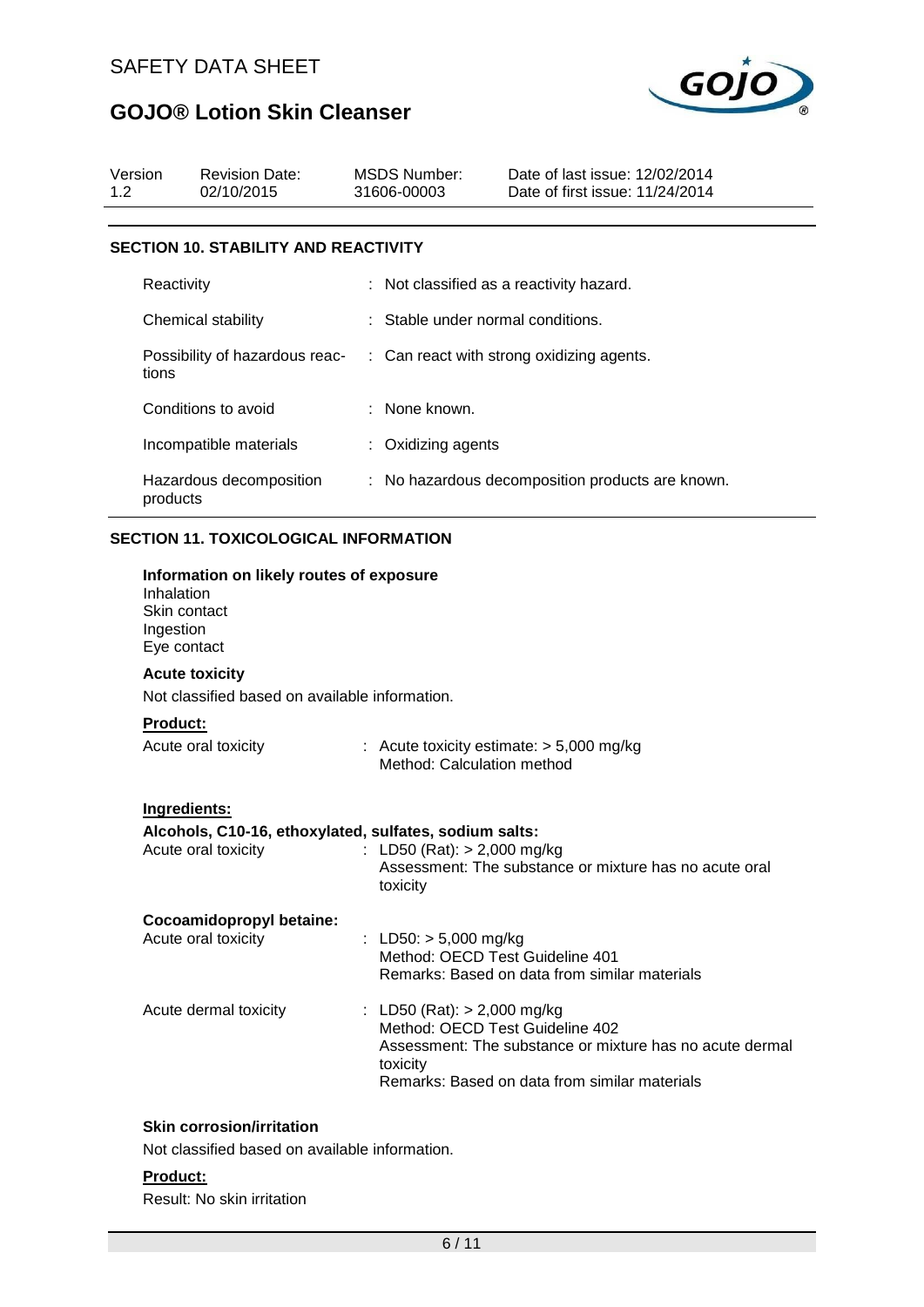

| Version | <b>Revision Date:</b> | <b>MSDS Number:</b> |
|---------|-----------------------|---------------------|
| 1.2     | 02/10/2015            | 31606-00003         |

Date of last issue: 12/02/2014 Date of first issue: 11/24/2014

### **Ingredients:**

**Alcohols, C10-16, ethoxylated, sulfates, sodium salts:** Result: Skin irritation

#### **Serious eye damage/eye irritation**

Not classified based on available information.

#### **Product:**

Result: No eye irritation

### **Ingredients:**

**Alcohols, C10-16, ethoxylated, sulfates, sodium salts:** Result: Irreversible effects on the eye

#### **Cocoamidopropyl betaine:**

Species: Rabbit Result: Irreversible effects on the eye Method: OECD Test Guideline 405 Remarks: Based on data from similar materials

#### **Respiratory or skin sensitization**

Skin sensitization: Not classified based on available information. Respiratory sensitization: Not classified based on available information.

### **Product:**

Assessment: Does not cause skin sensitization.

### **Ingredients:**

#### **Cocoamidopropyl betaine:**

Test Type: Maximization Test (GPMT) Routes of exposure: Skin contact Species: Guinea pig Result: negative Remarks: Based on data from similar materials

### **Germ cell mutagenicity**

Not classified based on available information.

### **Ingredients:**

#### **Cocoamidopropyl betaine:**

| Genotoxicity in vitro | : Test Type: Bacterial reverse mutation assay (AMES)<br>Method: OECD Test Guideline 471<br>Result: negative<br>Remarks: Based on data from similar materials |
|-----------------------|--------------------------------------------------------------------------------------------------------------------------------------------------------------|
| Genotoxicity in vivo  | : Test Type: Mammalian erythrocyte micronucleus test (in vivo<br>cytogenetic assay)<br>Species: Mouse<br>Application Route: Ingestion<br>Result: negative    |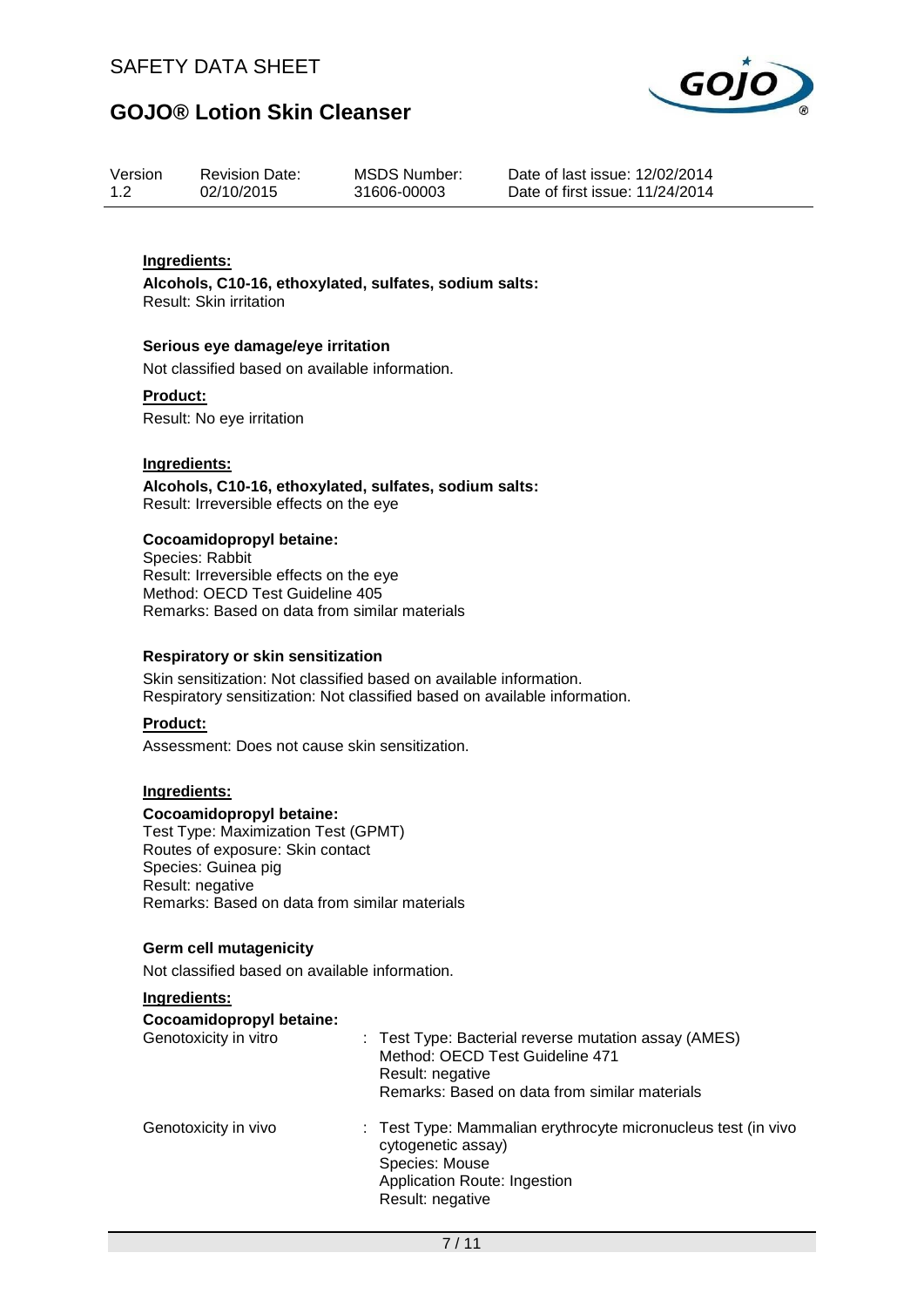

| Version<br>1.2 | <b>Revision Date:</b><br>02/10/2015                                                                                        | <b>MSDS Number:</b><br>31606-00003                               | Date of last issue: 12/02/2014<br>Date of first issue: 11/24/2014                                                                    |  |  |
|----------------|----------------------------------------------------------------------------------------------------------------------------|------------------------------------------------------------------|--------------------------------------------------------------------------------------------------------------------------------------|--|--|
|                |                                                                                                                            |                                                                  | Remarks: Based on data from similar materials                                                                                        |  |  |
|                | Carcinogenicity                                                                                                            |                                                                  |                                                                                                                                      |  |  |
| <b>IARC</b>    | Not classified based on available information.                                                                             | human carcinogen by IARC.                                        | No ingredient of this product present at levels greater than or<br>equal to 0.1% is identified as probable, possible or confirmed    |  |  |
| <b>OSHA</b>    |                                                                                                                            | gen by OSHA.                                                     | No ingredient of this product present at levels greater than or<br>equal to 0.1% is identified as a carcinogen or potential carcino- |  |  |
| <b>NTP</b>     |                                                                                                                            | by NTP.                                                          | No ingredient of this product present at levels greater than or<br>equal to 0.1% is identified as a known or anticipated carcinogen  |  |  |
|                | <b>Reproductive toxicity</b><br>Not classified based on available information.                                             |                                                                  |                                                                                                                                      |  |  |
|                | Ingredients:                                                                                                               |                                                                  |                                                                                                                                      |  |  |
|                | Cocoamidopropyl betaine:<br>Effects on fetal development                                                                   | Species: Rat<br>Application Route: Ingestion<br>Result: negative | Test Type: Embryo-fetal development<br>Method: OECD Test Guideline 414<br>Remarks: Based on data from similar materials              |  |  |
|                | <b>STOT-single exposure</b><br>Not classified based on available information.                                              |                                                                  |                                                                                                                                      |  |  |
|                | <b>STOT-repeated exposure</b><br>Not classified based on available information.                                            |                                                                  |                                                                                                                                      |  |  |
|                | <b>Repeated dose toxicity</b>                                                                                              |                                                                  |                                                                                                                                      |  |  |
|                | Ingredients:<br><b>Cocoamidopropyl betaine:</b><br>Species: Rat<br>NOAEL: 250 mg/kg<br><b>Application Route: Ingestion</b> |                                                                  |                                                                                                                                      |  |  |

Application Route: Ingestion Exposure time: 90 d Method: OECD Test Guideline 408 Remarks: Based on data from similar materials

## **Aspiration toxicity**

Not classified based on available information.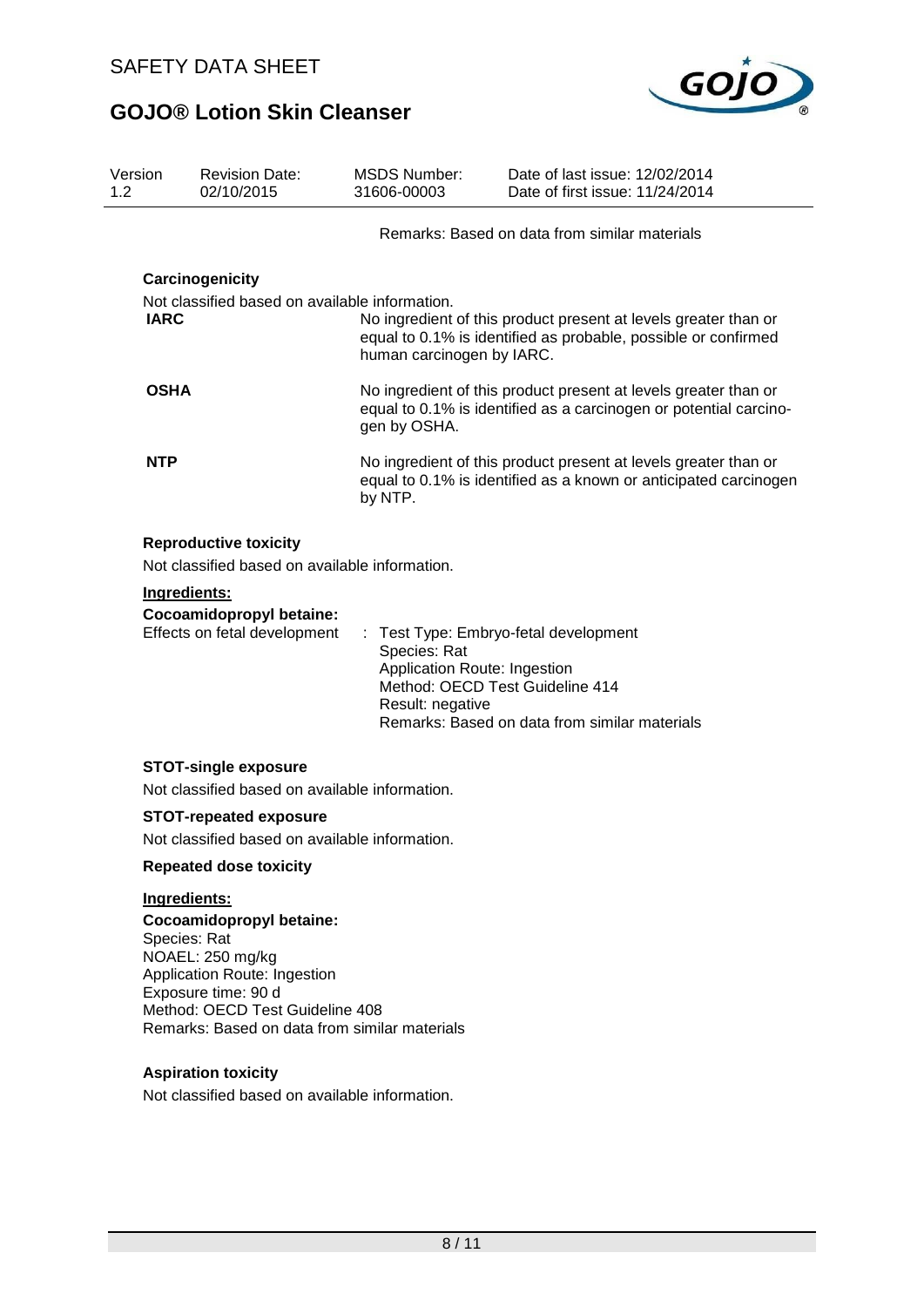

| Version<br>1.2  | <b>Revision Date:</b><br>02/10/2015          | <b>MSDS Number:</b><br>31606-00003                                                         | Date of last issue: 12/02/2014<br>Date of first issue: 11/24/2014                |
|-----------------|----------------------------------------------|--------------------------------------------------------------------------------------------|----------------------------------------------------------------------------------|
|                 | <b>SECTION 12. ECOLOGICAL INFORMATION</b>    |                                                                                            |                                                                                  |
|                 | <b>Ecotoxicity</b>                           |                                                                                            |                                                                                  |
|                 | Ingredients:                                 |                                                                                            |                                                                                  |
|                 | Cocoamidopropyl betaine:<br>Toxicity to fish | : LC50: $> 1 - 10$ mg/l<br>Exposure time: 96 h<br>Method: ISO 7346/2                       | Remarks: Based on data from similar materials                                    |
|                 | Toxicity to bacteria                         | : EC50: $> 100$ mg/l                                                                       | Method: OECD Test Guideline 209<br>Remarks: Based on data from similar materials |
|                 | <b>Persistence and degradability</b>         |                                                                                            |                                                                                  |
| <b>Product:</b> |                                              |                                                                                            |                                                                                  |
|                 | Biodegradability                             | : Result: Biodegradable                                                                    |                                                                                  |
|                 | Ingredients:                                 |                                                                                            |                                                                                  |
|                 | Biodegradability                             | Alcohols, C10-16, ethoxylated, sulfates, sodium salts:<br>: Result: Readily biodegradable. |                                                                                  |
|                 | Cocoamidopropyl betaine:<br>Biodegradability | : Result: Readily biodegradable.<br>Biodegradation: > 60 %<br>Exposure time: 28 d          | Method: OECD Test Guideline 301<br>Remarks: Based on data from similar materials |
|                 | <b>Bioaccumulative potential</b>             |                                                                                            |                                                                                  |
|                 | No data available                            |                                                                                            |                                                                                  |
|                 | <b>Mobility in soil</b><br>No data available |                                                                                            |                                                                                  |
|                 | Other adverse effects<br>No data available   |                                                                                            |                                                                                  |

## **SECTION 13. DISPOSAL CONSIDERATIONS**

| <b>Disposal methods</b><br>Waste from residues | : Dispose of in accordance with local regulations.                                                                                   |
|------------------------------------------------|--------------------------------------------------------------------------------------------------------------------------------------|
| Contaminated packaging                         | : Dispose of as unused product.<br>Empty containers should be taken to an approved waste<br>handling site for recycling or disposal. |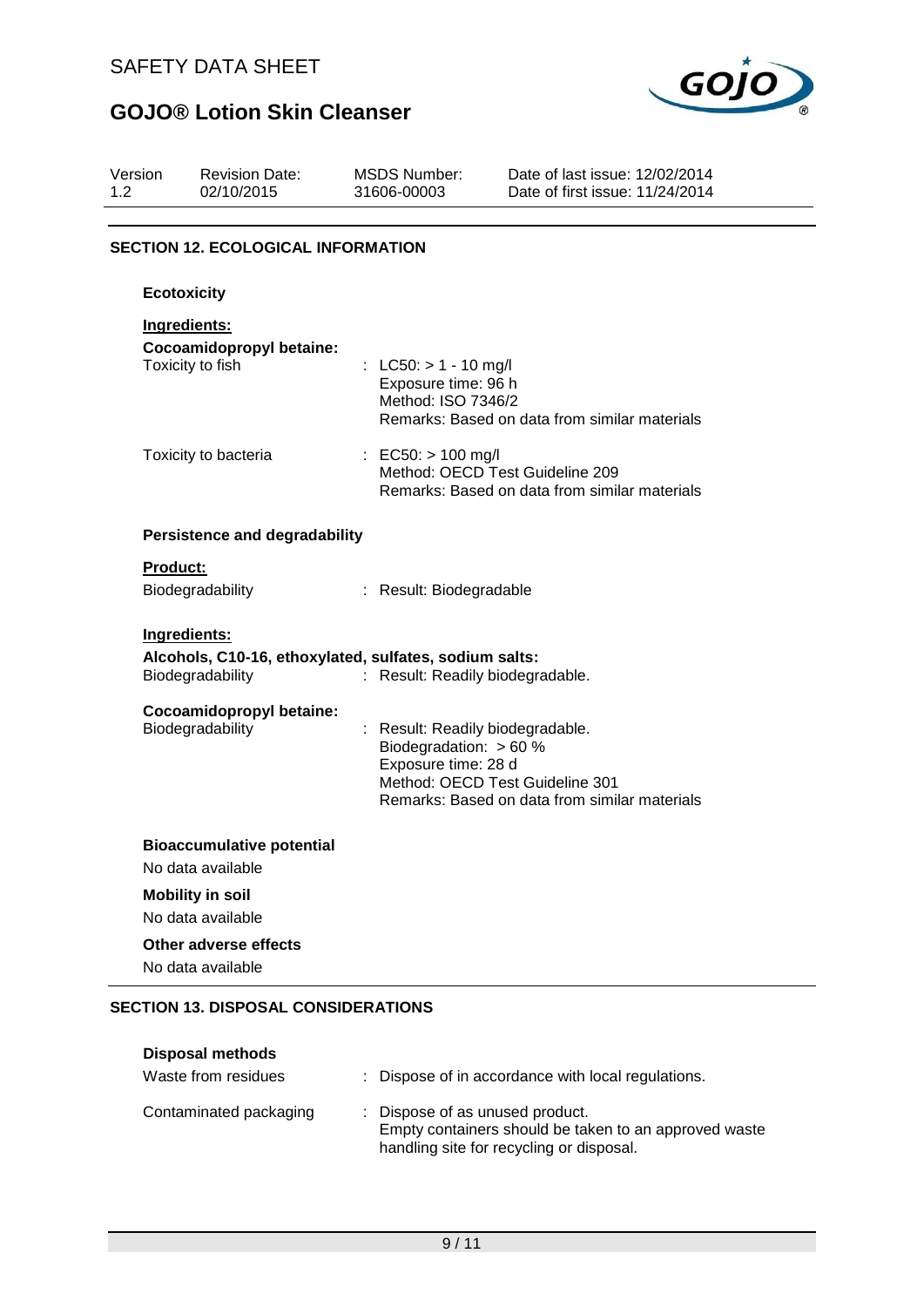

| Version | <b>Revision Date:</b> | <b>MSDS Number:</b> | Date of last issue: 12/02/2014  |
|---------|-----------------------|---------------------|---------------------------------|
| 1.2     | 02/10/2015            | 31606-00003         | Date of first issue: 11/24/2014 |

### **SECTION 14. TRANSPORT INFORMATION**

#### **International Regulation**

# **UNRTDG**

Not regulated as a dangerous good

**IATA-DGR**

Not regulated as a dangerous good

#### **IMDG-Code**

Not regulated as a dangerous good

**Transport in bulk according to Annex II of MARPOL 73/78 and the IBC Code**

Not applicable for product as supplied.

# **Domestic regulation**

**49 CFR** Not regulated as a dangerous good

### **SECTION 15. REGULATORY INFORMATION**

#### **EPCRA - Emergency Planning and Community Right-to-Know**

### **CERCLA Reportable Quantity**

This material does not contain any components with a CERCLA RQ.

### **SARA 304 Extremely Hazardous Substances Reportable Quantity**

This material does not contain any components with a section 304 EHS RQ.

| SARA 311/312 Hazards | : No SARA Hazards                                                                                                                                                                         |
|----------------------|-------------------------------------------------------------------------------------------------------------------------------------------------------------------------------------------|
| <b>SARA 302</b>      | : No chemicals in this material are subject to the reporting<br>requirements of SARA Title III, Section 302.                                                                              |
| <b>SARA 313</b>      | : This material does not contain any chemical components with<br>known CAS numbers that exceed the threshold (De Minimis)<br>reporting levels established by SARA Title III, Section 313. |

#### **US State Regulations**

#### **Pennsylvania Right To Know**

| 7732-18-5  | 70 - 90 %   |
|------------|-------------|
| 68585-34-2 | $1 - 5%$    |
| 7647-14-5  | $1 - 5 \%$  |
|            |             |
| 7732-18-5  | $70 - 90 %$ |
| 68585-34-2 | $1 - 5%$    |
| 7647-14-5  | $1 - 5\%$   |
| 61789-40-0 | $1 - 5\%$   |
|            |             |